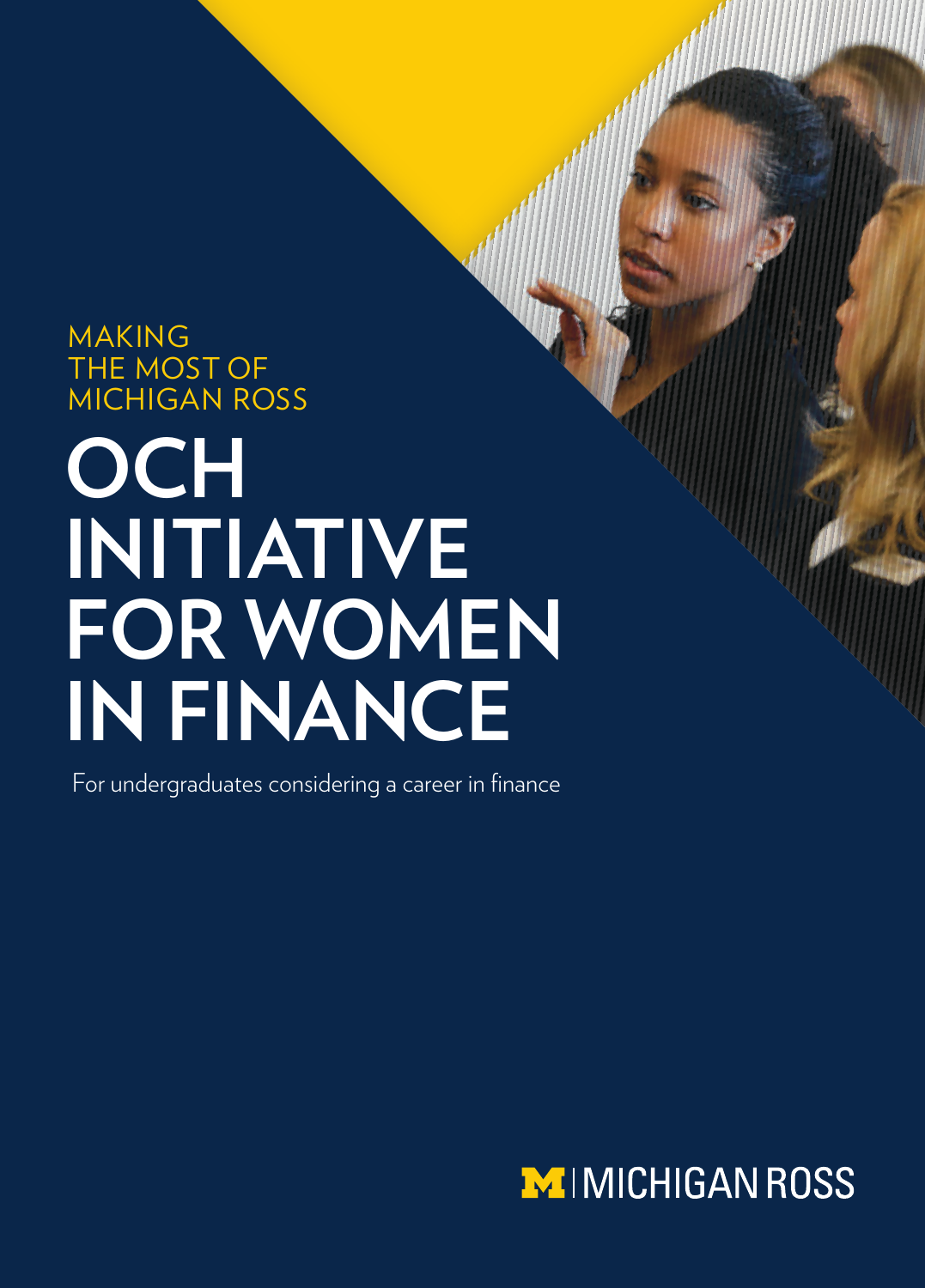

Learn more about the world of finance and explore what it's like to work in the industry with resources, education, and outreach opportunities from the Och Initiative. All Ross students, regardless of gender, are welcome to participate in the Och Initiative.



"Men dominate this field, and you read about it all the time in the news. But there is so much possibility to be a successful woman here, and the leaders I met really showed me that. They showed me you can have a family and go after what you want. They were funny and friendly and really cared about me. It was humbling to talk to such impressive role models, and we're exchanging emails now." —Komal Sankla, BBA

The Och Initiative builds on strong courses in finance — like Making Financial Decisions, Capital Markets and Investment Strategy, Valuation, and Private Equity — with co-curricular activities to help you gain practical skills you can apply in your job search and expand your network of connections.



Specific co-curricular programming is determined each year. Examples include:

# **Workshops**

Build your knowledge about the finance industry generally, as well as in specific sectors like private equity, corporate finance, investment management, and investment banking.

# **Events**

Gain insights from executive leaders in the finance industry who speak about their careers and experiences.

## **Treks**

Travel to significant financial-sector cities like New York City and Chicago to go on tours, learn from leaders, and build your network. Treks heavily engage Ross alumni.

#### **Other Activities**

Participate in programming offered by the Michigan Business Women student club, which brings together students across the MBA, BBA, and other programs. Ross is also a Forte Rising Star Initiative sponsoring school.

## **Career Development Office**

Work with a recruiting manager dedicated to helping students find opportunities in different areas of finance, including commercial banking, insurance, investments, financial services, and venture capital.





# FUTURE ACTIVITIES

The Och Initiative is exploring a mentorship program for students, as well as other enrichment activities like simulations, to enhance understanding of financial transactions and issues.

# NEXT STEP

To learn more or become involved in the Och Initiative programs, contact the Office of Undergraduate Programs, rossugprograms@umich.edu.

*The Och Initiative is made possible through a significant gift by Jane C. and Daniel S. Och of Scarsdale, N.Y., through the Jane and Daniel Och Family Foundation.*